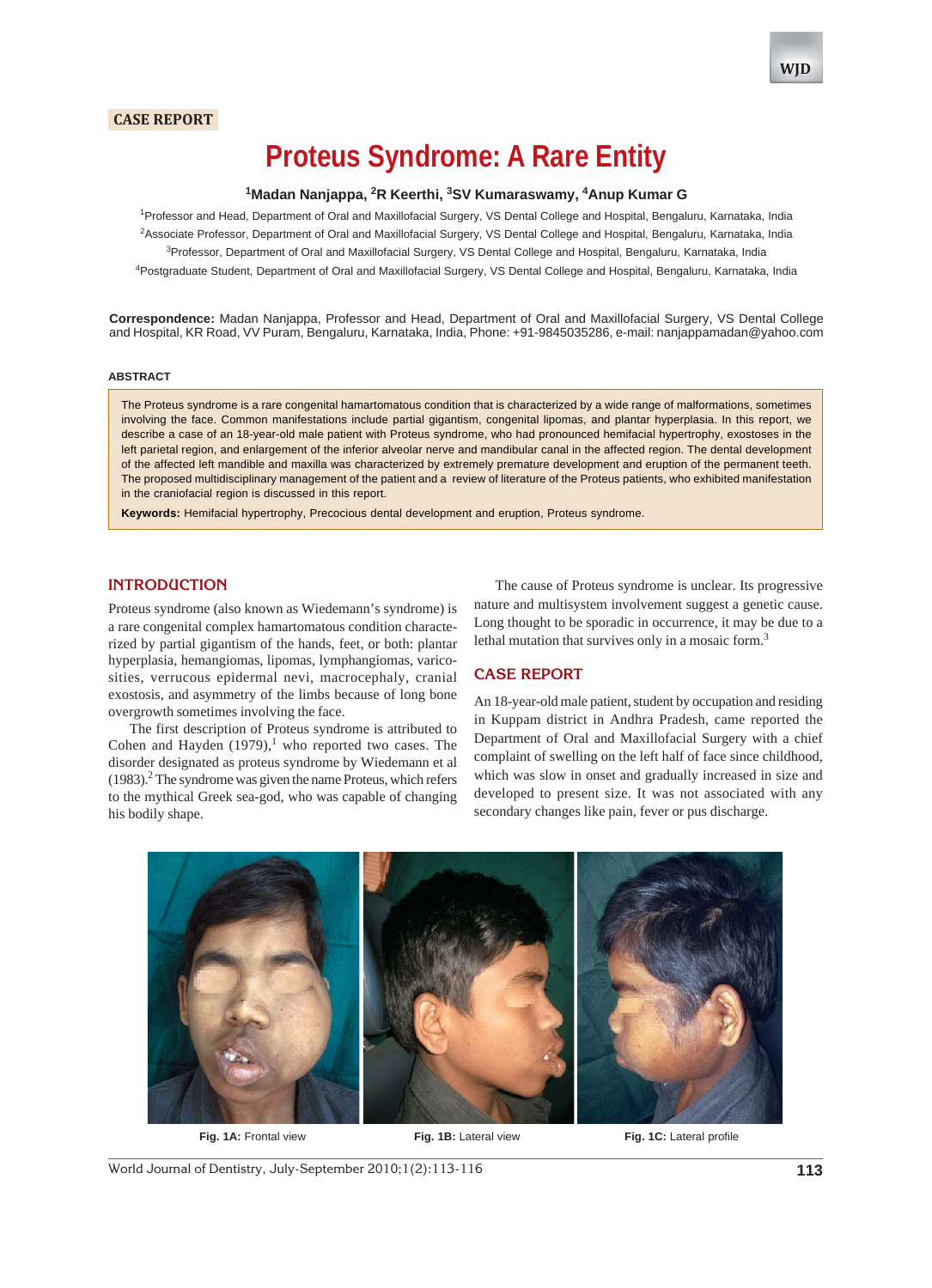

**Fig. 2:** Showing occlusal cant

Medical history revealed that the patient had no systemic problems, not allergic to any drugs. Patient gives no history of hospitalization. Family history revealed that he is born of normal pregnancy and delivery to nonconsanguineous parents. His milestones of development were normal. He is the second son, his parents and two siblings are normal. Patient was weakly built and nourished, vitals were within normal range. Patient was found to be anemic with appreciable pallor of skin and sclera.

Extraoral inspectory (Figs 1A to C) findings were enlargement of the left facial osseous and soft tissue compared with the right. The left ear was slightly posteriorly positioned. In the left parietal region, exostoses were palpable. A hyperpigmented area was observed in the left zygoma extending to the left brow.

On intraoral examination, it was found that all permanent teeth except 18, 38, 48 were not erupted, generalized crowding of teeth was observed with angles class I occlusion and a occlusal cant (Fig. 2) along with mouth opening of 4 cm. Macrodontia

seen on left side starting from the midline till third molar in the maxillary and mandibular arch. Enlargement of the left half of the tongue was observed. Aside from the above described left craniofacial findings, the remainder of physical examination was normal. Intelligence was found to be above normal on psychometric testing.

# **INVESTIGATION**

Routine blood and urine investigation was carried out and everything was found to be within normal range except for Hb which was 5 gm%. Growth hormone and FSH and LH estimation was also found to be within normal limits.

*Radiographic examination* (Figs 3A to C): The dental growth and maturation between the left and right side were significantly different. Development was slightly retarded on the right and advanced in several teeth on the left side. This discrepancy was more pronounced in the mandible dental agenesis (left lower third molar) and various anatomic malformations were recorded. Enhanced maxillary and mandibular vertical growth of the left alveolar processes were present. The left condyle, ramus, and body and the left mandibular canal and mental foramen were significantly enlarged.

Computed tomography (CT) (Figs 4A and B) of the head showed normal intracranial contents. There was a slight flattening in the high left parietal region possibly related to a localized sutural abnormality. There were exostosis of the vertex of calvarium along the sagittal suture, greater on the left side as well as along the left coronal suture. There was asymmetric increased soft tissue along the left side of the face and upper neck, this included subcutaneous, parapharyngeal, lingual space fat and submandibular and parotid glands. Because of the soft tissue enlargements, there was a mild deformity of the pharyngeal airway. The CT suggested lipoma or lymphangioma based on the density and water content of the enlarged soft tissue.



**Figs 3A to C:** (A) PA view, (B) OPG, (C) Lateral ceph

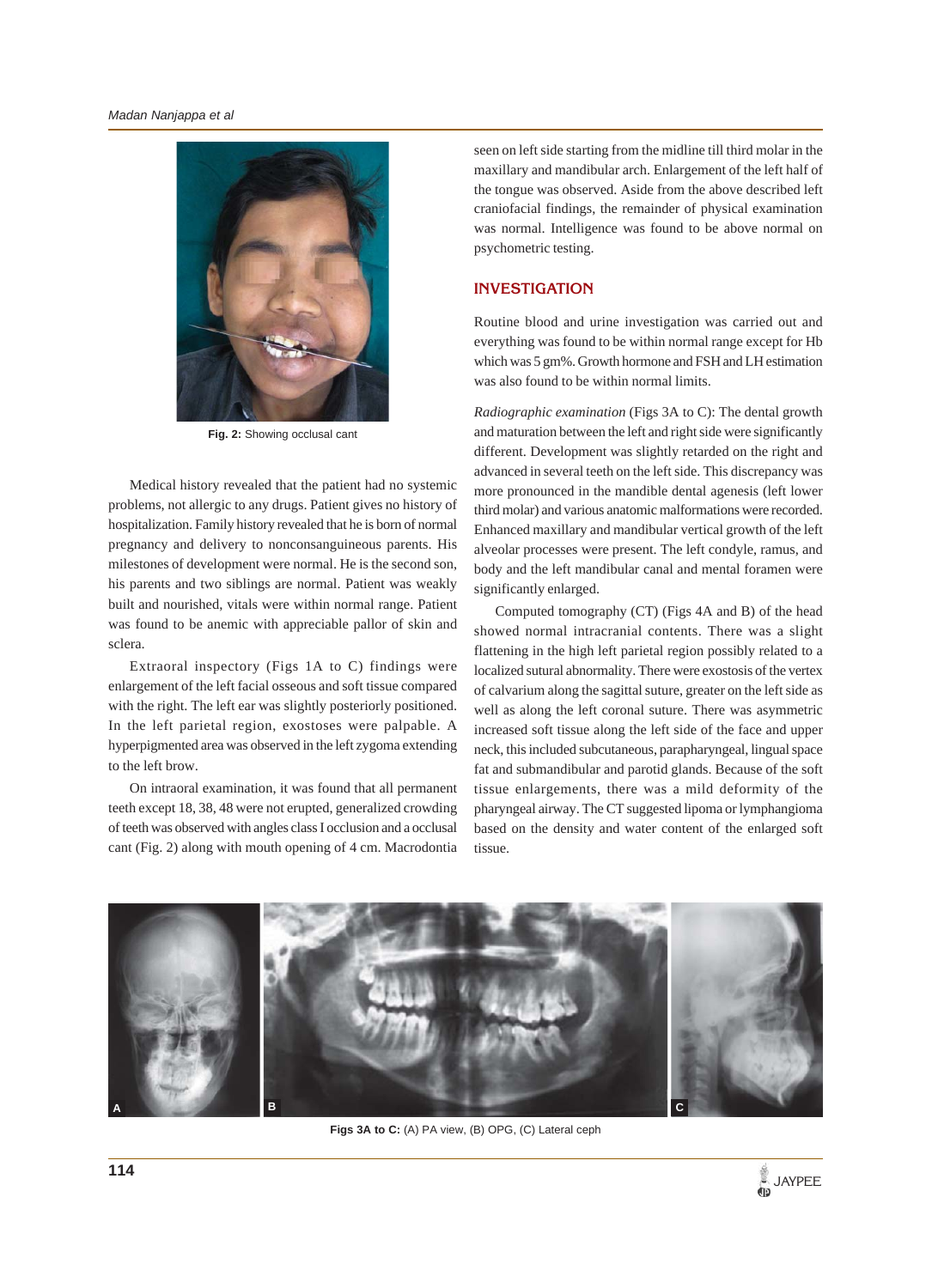

#### *Proteus Syndrome: A Rare Entity*

#### Table 1: Major manifestations of Proteus syndrome<sup>4</sup>

- Partial gigantism of the hands or feet or both
- Pigmented nevi
- **Hemihypertrophy**
- Subcutaneous tumors, especially congenital lipomas
- Accelerated growth (at least in the first years of life)
- Viceral abnormalities.

Described by Wiedemann et al (1983)**<sup>4</sup>**

| Table 2: Diagnostic criteria for Proteus syndrome <sup>4</sup>                                                                |    |                                                                                                     |                                                                                                  |                    |  |
|-------------------------------------------------------------------------------------------------------------------------------|----|-----------------------------------------------------------------------------------------------------|--------------------------------------------------------------------------------------------------|--------------------|--|
| For diagnosis: General criteria<br>(mandatory)<br>Mosaic distribution of lesions<br>Progressive course<br>Sporadic occurrence |    |                                                                                                     | + Specific criteria<br>(category signs)<br>Either one from A or<br>Two from B or<br>Three from C |                    |  |
| Category signs                                                                                                                |    | <b>Manifestations</b>                                                                               |                                                                                                  | Relative frequency |  |
| A.                                                                                                                            |    | 1. Connective tissue nevus                                                                          |                                                                                                  | C                  |  |
| <b>B.</b>                                                                                                                     |    | 1. Epidermal nevus<br>2. Disproportionate overgrowth<br>(one or more)<br><b>Limbs</b>               |                                                                                                  | C                  |  |
|                                                                                                                               |    | Arms/legs<br>$\bullet$<br>Hands/feet/digits<br>$\bullet$                                            |                                                                                                  | C<br>C             |  |
|                                                                                                                               |    | <b>Skull</b><br>Hyperostoses<br>$\bullet$                                                           |                                                                                                  | С                  |  |
|                                                                                                                               |    | <b>External auditory meatus</b><br>$\bullet$<br>Hyperostosis<br>$\bullet$<br>Vertebrae<br>$\bullet$ |                                                                                                  | U                  |  |
|                                                                                                                               |    | Megaspondylodysplasia<br>$\bullet$<br>Viscera<br>$\bullet$                                          |                                                                                                  | C                  |  |
|                                                                                                                               |    | Spleen/thymus<br>3. Specific tumors before end of<br>second decade (either one)                     |                                                                                                  | U                  |  |
|                                                                                                                               |    | Bilateral ovarian cystadenomas                                                                      |                                                                                                  | U                  |  |
|                                                                                                                               |    | Parotid monomorphic adenoma<br>$\bullet$                                                            |                                                                                                  | U                  |  |
| C.                                                                                                                            | 1. | Dysregulated adipose tissue<br>(either one)                                                         |                                                                                                  |                    |  |
|                                                                                                                               |    | Lipomas<br>$\bullet$                                                                                |                                                                                                  | С                  |  |
|                                                                                                                               |    | Regional absence of fat<br>2. Vascular malformations<br>(one or more)                               |                                                                                                  | Ć                  |  |
|                                                                                                                               |    | • Capillary malformation                                                                            |                                                                                                  | С                  |  |
|                                                                                                                               |    | • Venous malformation                                                                               |                                                                                                  | $\mathsf{C}$       |  |
|                                                                                                                               |    | • Lymphatic malformation                                                                            |                                                                                                  | C                  |  |
|                                                                                                                               |    | 3. Facial phenotype<br>Dolichocephaly<br>Long face<br>$\bullet$                                     |                                                                                                  | U                  |  |
|                                                                                                                               |    | Minor downslanting of palpebral fissures<br>and minor ptosis                                        |                                                                                                  |                    |  |
|                                                                                                                               |    | Low nasal bridge                                                                                    |                                                                                                  |                    |  |
|                                                                                                                               |    | Wide or anteverted nares<br>$\bullet$                                                               |                                                                                                  |                    |  |
|                                                                                                                               |    | Open mouth at rest<br>$\bullet$                                                                     |                                                                                                  |                    |  |

C—common; U—uncommon.

progressive in nature and appears to plateau after adolescence, this was also observed in our patient. We are aware of other Proteus patients, who have exhibited continued but episodic growth of exostoses and other lesions. Two different modes of



# **DISCUSSION**

Proteus syndrome is a complex disorder comprising malformations and overgrowth of multiple tissues. The disorder is highly variable and appears to affect patients in a mosaic manner. This intrinsic variability has led to diagnostic confusion associated with a dearth of longitudinal data on the natural history of Proteus syndrome. In 1983, Weidemann et al's<sup>4</sup> description of the syndrome included seven major physical features (Table 1). Diagnostic criteria for Proteus syndrome have also been described by Biesecker et al  $(1999)^4$  (Table 2).

The subject in this study had a mosaic distribution of the lesions, a progressive course and sporadic occurrence. These are the mandatory general criteria of Proteus syndrome described by Biesecker et al. Furthermore, the following specific criteria were observed: (1) exostoses of the skull (2) epidermal nevus (3) unilateral mandibular and maxillary hypertrophy (4) unilateral precocious dental development (5) soft tissue hypertrophy. The tissue overgrowth in Proteus syndrome is

World Journal of Dentistry, July-September 2010;1(2):113-116 **115**